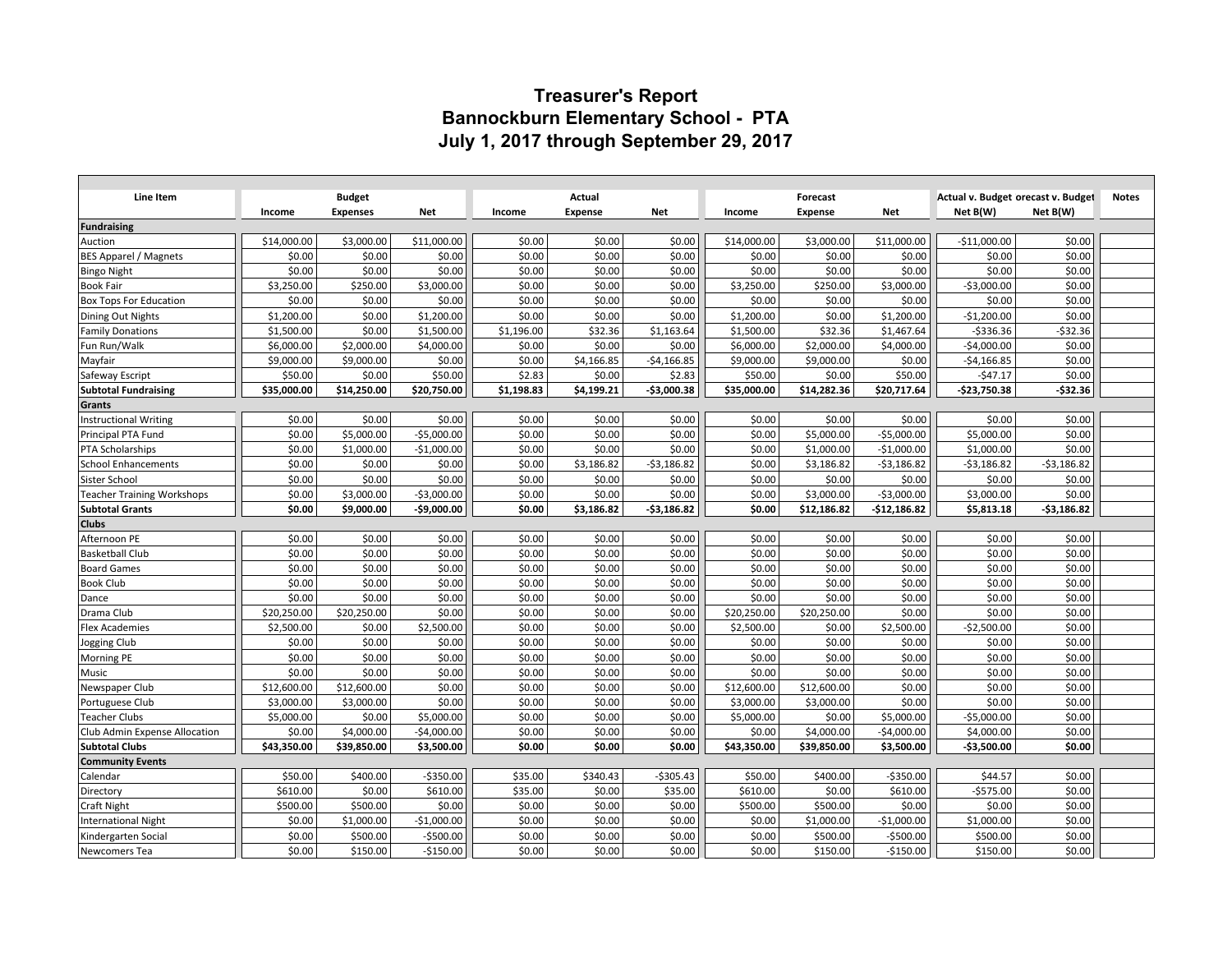## **Treasurer's Report Bannockburn Elementary School - PTA July 1, 2017 through September 29, 2017**

| Line Item                         | <b>Budget</b> |                 |               | Actual      |                |              |             | Forecast       |               | Actual v. Budget orecast v. Budget | <b>Notes</b> |     |
|-----------------------------------|---------------|-----------------|---------------|-------------|----------------|--------------|-------------|----------------|---------------|------------------------------------|--------------|-----|
|                                   | Income        | <b>Expenses</b> | Net           | Income      | <b>Expense</b> | <b>Net</b>   | Income      | <b>Expense</b> | Net           | Net B(W)                           | Net B(W)     |     |
| Variety Show                      | \$5,000.00    | \$5,000.00      | \$0.00        | \$0.00      | \$0.00         | \$0.00       | \$5,000.00  | \$5,000.00     | \$0.00        | \$0.00                             | \$0.00       |     |
| <b>Welcome Back Picnic</b>        | \$1,400.00    | \$1,675.00      | $-5275.00$    | \$906.00    | \$389.33       | \$516.67     | \$1,400.00  | \$1,675.00     | $-5275.00$    | \$791.67                           | \$0.00       |     |
| <b>Subtotal Community Events</b>  | \$7,560.00    | \$9,225.00      | $-$1,665.00$  | \$976.00    | \$729.76       | \$246.24     | \$7,560.00  | \$9,225.00     | $-$1,665.00$  | \$1,911.24                         | \$0.00       |     |
| <b>Community Support</b>          |               |                 |               |             |                |              |             |                |               |                                    |              |     |
| <b>Cluster Support</b>            | \$0.00        | \$300.00        | $-5300.00$    | \$0.00      | \$0.00         | \$0.00       | \$0.00      | \$300.00       | $-5300.00$    | \$300.00                           | \$0.00       |     |
| Community Service                 | \$0.00        | \$300.00        | $-5300.00$    | \$0.00      | \$0.00         | \$0.00       | \$0.00      | \$300.00       | $-5300.00$    | \$300.00                           | \$0.00       |     |
| <b>Subtotal Community Support</b> | \$0.00        | \$600.00        | $-$600.00$    | \$0.00      | \$0.00         | \$0.00       | \$0.00      | \$600.00       | $-$600.00$    | \$600.00                           | \$0.00       |     |
| <b>Student Support</b>            |               |                 |               |             |                |              |             |                |               |                                    |              |     |
| Artist in Residence               | \$0.00        | \$9,000.00      | -\$9,000.00   | \$0.00      | \$1,491.00     | $-$1,491.00$ | \$0.00      | \$9,000.00     | $-$9,000.00$  | \$7,509.00                         | \$0.00       |     |
| <b>Assignment Books</b>           | \$0.00        | \$650.00        | $-$650.00$    | \$0.00      | \$728.75       | $-5728.75$   | \$0.00      | \$728.75       | $-5728.75$    | $-578.75$                          | $-578.75$    | (2) |
| <b>Cultural Arts Enrichment</b>   | \$0.00        | \$4,000.00      | $-$4,000.00$  | \$0.00      | \$0.00         | \$0.00       | \$0.00      | \$4,000.00     | $-$4,000.00$  | \$4,000.00                         | \$0.00       |     |
| <b>Field Day</b>                  | \$0.00        | \$350.00        | $-5350.00$    | \$0.00      | \$0.00         | \$0.00       | \$0.00      | \$350.00       | $-$350.00$    | \$350.00                           | \$0.00       |     |
| Fifth Grade Promotion Support     | \$0.00        | \$500.00        | $-5500.00$    | \$0.00      | \$0.00         | \$0.00       | \$0.00      | \$500.00       | $-$500.00$    | \$500.00                           | \$0.00       |     |
| Kindergarten Orientation          | \$0.00        | \$150.00        | $-$150.00$    | \$0.00      | \$0.00         | \$0.00       | \$0.00      | \$150.00       | $-$150.00$    | \$150.00                           | \$0.00       |     |
| Math Day                          | \$0.00        | \$350.00        | $-5350.00$    | \$0.00      | \$0.00         | \$0.00       | \$0.00      | \$350.00       | $-5350.00$    | \$350.00                           | \$0.00       |     |
| <b>Recess Equipment</b>           | \$0.00        | \$300.00        | $-5300.00$    | \$0.00      | \$0.00         | \$0.00       | \$0.00      | \$300.00       | $-$300.00$    | \$300.00                           | \$0.00       |     |
| Safety Patrol                     | \$0.00        | \$300.00        | $-5300.00$    | \$0.00      | \$0.00         | \$0.00       | \$0.00      | \$300.00       | $-5300.00$    | \$300.00                           | \$0.00       |     |
| <b>STEM Activities</b>            | \$0.00        | \$2,000.00      | $-$2,000.00$  | \$0.00      | \$0.00         | \$0.00       | \$0.00      | \$2,000.00     | $-$2,000.00$  | \$2,000.00                         | \$0.00       |     |
| STEM/Arts                         | \$0.00        | \$500.00        | $-$500.00$    | \$0.00      | \$0.00         | \$0.00       | \$0.00      | \$500.00       | $-$500.00$    | \$500.00                           | \$0.00       |     |
| <b>Wednesday Envelopes</b>        | \$0.00        | \$650.00        | $-$ \$650.00  | \$0.00      | \$0.00         | \$0.00       | \$0.00      | \$650.00       | $-$650.00$    | \$650.00                           | \$0.00       |     |
| <b>Subtotal Student Support</b>   | \$0.00        | \$18,750.00     | $-$18,750.00$ | \$0.00      | \$2,219.75     | $-$2,219.75$ | \$0.00      | \$18,828.75    | $-$18,828.75$ | \$16,530.25                        | $-578.75$    |     |
| Teacher Support                   |               |                 |               |             |                |              |             |                |               |                                    |              |     |
| <b>Staff Appreciation</b>         | \$0.00        | \$4,000.00      | $-54,000.00$  | \$0.00      | \$0.00         | \$0.00       | \$0.00      | \$4,000.00     | $-$4,000.00$  | \$4,000.00                         | \$0.00       |     |
| <b>Teacher Classroom Fund</b>     | \$0.00        | \$6,260.00      | $-$6,260.00$  | \$0.00      | \$899.14       | $-$ \$899.14 | \$0.00      | \$6,260.00     | $-$6,260.00$  | \$5,360.86                         | \$0.00       |     |
| <b>Subtotal Teacher Support</b>   | \$0.00        | \$10,260.00     | $-$10,260.00$ | \$0.00      | \$899.14       | -\$899.14    | \$0.00      | \$10,260.00    | $-$10,260.00$ | \$9,360.86                         | \$0.00       |     |
| <b>PTA</b>                        |               |                 |               |             |                |              |             |                |               |                                    |              |     |
| <b>Administrative Fees/Costs</b>  | \$0.00        | \$3,500.00      | $-53,500.00$  | \$0.01      | \$0.00         | \$0.01       | \$0.01      | \$3,500.00     | $-53,499.99$  | \$3,500.01                         | \$0.01       | (1) |
| <b>Audit and Accounting Fees</b>  | \$0.00        | \$1,500.00      | $-$1,500.00$  | \$0.00      | \$0.00         | \$0.00       | \$0.00      | \$1,500.00     | $-$1,500.00$  | \$1,500.00                         | \$0.00       |     |
| Dues from Families                | \$10,800.00   | \$150.00        | \$10,650.00   | \$10,015.00 | \$249.60       | \$9,765.40   | \$10,800.00 | \$249.60       | \$10,550.40   | $-5884.60$                         | $-$99.60$    |     |
| Dues from Staff                   | \$170.00      | \$2.00          | \$168.00      | \$80.00     | \$2.16         | \$77.84      | \$170.00    | \$2.16         | \$167.84      | $-590.16$                          | $-50.16$     |     |
| Insurance                         | \$0.00        | \$225.00        | $-5225.00$    | \$0.00      | \$0.00         | \$0.00       | \$0.00      | \$225.00       | $-$225.00$    | \$225.00                           | \$0.00       |     |
| Interest - Bank Account           | \$5.00        | \$0.00          | \$5.00        | \$0.85      | \$0.00         | \$0.85       | \$5.00      | \$0.00         | \$5.00        | $-54.15$                           | \$0.00       |     |
| MCCPTA Dues                       | \$0.00        | \$275.00        | $-5275.00$    | \$0.00      | \$0.00         | \$0.00       | \$0.00      | \$275.00       | $-$275.00$    | \$275.00                           | \$0.00       |     |
| <b>PTA Landscaping</b>            | \$0.00        | \$1,000.00      | $-$1,000.00$  | \$0.00      | \$0.00         | \$0.00       | \$0.00      | \$1,000.00     | $-$1,000.00$  | \$1,000.00                         | \$0.00       |     |
| Returned Check Fees               | \$0.00        | \$25.00         | $-$25.00$     | \$0.00      | \$0.00         | \$0.00       | \$0.00      | \$25.00        | $-525.00$     | \$25.00                            | \$0.00       |     |
| <b>Subtotal PTA</b>               | \$10.975.00   | \$6,677.00      | \$4,298.00    | \$10.095.86 | \$251.76       | \$9.844.10   | \$10.975.01 | \$6,776.76     | \$4,198.25    | \$5.546.10                         | -\$99.75     |     |
|                                   |               |                 |               |             |                |              |             |                |               |                                    |              |     |
| <b>Grand Totals</b>               | \$96.885.00   | \$108,612.00    | $-$11,727.00$ | \$12,270.69 | \$11.486.44    | \$784.25     | \$96.885.01 | \$112,009.69   | $-$15,124.68$ | \$12,511.25                        | $-53.397.68$ |     |

| <b>Cash Flow Analysis (Current)</b> | <b>Balance Sheet</b> |  |                                |             |  |  |
|-------------------------------------|----------------------|--|--------------------------------|-------------|--|--|
| Beginning Cash 07/01/17             | \$27,708.53          |  | 52484.72 Cash Balance 09/29/17 | \$28.492.78 |  |  |
| Projected Annual Surplus (Deficit)  | -\$15.124.68         |  | \$34,776.19 Sales Tax Payable  | \$0.00      |  |  |